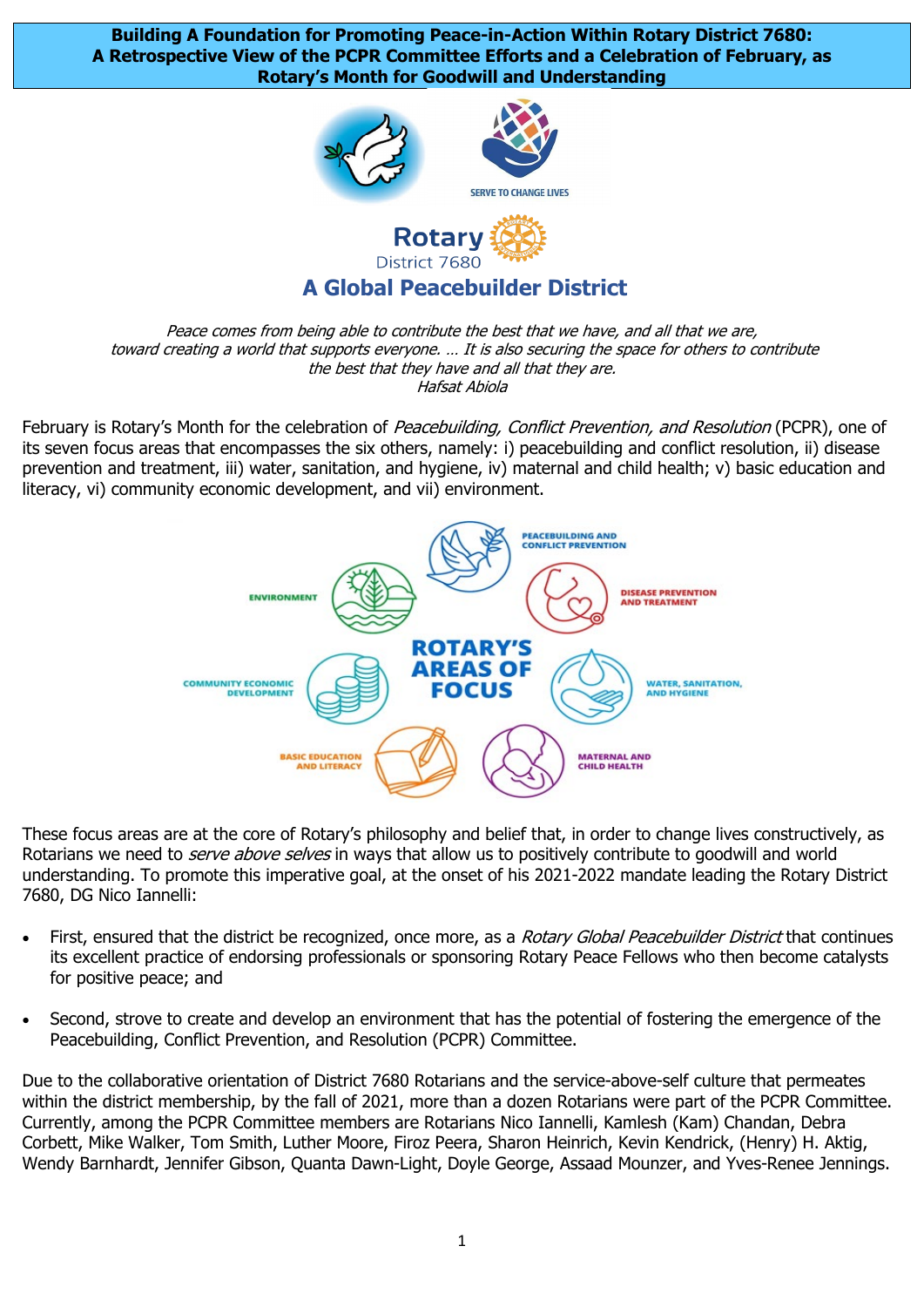**About the Peacebuilding, Conflict Prevention, and Resolution (PCPR) Committee.** Anchored in the values of accountability, responsibility, collaboration, effective communication, respect, trust, and timely delivery of quality output, the Rotary District 7680 PCPR Committee seeks to help District 7680 Rotarians become knowledgeable about PCPR matters and understand why it is imperative to achieve sustainable positive peace. Based on its vision and mission, the PCPR Committee seeks to promote a systematic collaboration among its members, District clubs, Rotary International, Rotary Foundation, stakeholders, beneficiaries, external partners, and other concerned parties. Such a collaboration is key when developing projects and activities to help individuals, groups, or communities learn how to contribute to various efforts that foster the development of constructive societies or environments.

To carry out its work, the PCPR Committee has used Rotary's vision and resources, the knowledge and skills of District Rotarians as well as the guidance and information from the Institute for Economics and Peace (IEP) and the Rotary Action Group for Peace (RAGFP). For instance, the IEP/Rotary Positive Peace Academy offers courses that can help Rotarians enrich their knowledge about positive peace. RAGFP's<sup>[1](#page-4-0)</sup> resources provide guidance, standards and guidelines to help District clubs enhance their projects as they contribute to Rotary's mission of "advancing world understanding, goodwill and peace, "regardless of the focus area. Efforts concerning the achievement of positive peace are anchored within IEP's eight-pillar framework which can guide Rotarians in their work with local and international groups and communities so they can strengthen the attitudes of their memberships, pertinent institutions and social structures in order to create an environment where positive peace and constructive development outcomes can be fostered and achieved.

**Positive Peace Versus Negative Peace.** With respect to peace, Johan Galtung (1969) asserts that *negative* peace is the absence of direct violence and does not quarantee that societal aspects are constructive within a given environment. Contrary to negative peace, positive peace exists where *direct, indirect and structural violences* are absent. [2](#page-4-1) Within the context of positive peace, pertinent environments operate based on structures that promote justice, acceptance, and equity. Martin Luther King (1963) held similar views in his [Birmingham Jail](https://en.wikipedia.org/wiki/Letter_from_Birmingham_Jail) letter, where he highlighted that *negative peace is the absence of tension* and *positive peace is the presence of justice*.<sup>[3](#page-4-2)</sup> IEP's seminal research gives us hope that positive peace is attainable if we consider its 2021 Global Peace Index report<sup>[4](#page-4-3)</sup> findings which show that positive peace exists in countries such as Iceland, Norway, New Zealand, and Portugal. Related research highlights that certain necessary conditions are present in these countries; and IEP<sup>[5](#page-4-4)</sup> captures these conditions through its eight-pillar framework. This framework rests on intersecting variables that need to be present within nations, communities, groups, institutions, organizations, or other related societal settings for their respective environments to enjoy positive peace. It is important to remember that the presence of these conditions cannot be negotiated because they impact the attitudes and behaviors of constituents and members that evolve within such societal settings. EIP's eight-pillar framework, which comprises the necessary conditions for a given system or setting to be positive-peace centric include:

- **Well-functioning Government** which is capable of delivering high-quality public and civil services, engenders trust and participation, demonstrates political stability, and upholds the rule of law.
- **Equitable Distribution of Resources** which helps related governing entities ensure equity in the access of resources such as education, health, and equity in income distribution.
- **Free Flow of Information** which empowers independent and constructive social media to disseminate information that provides greater knowledge and helps individuals, businesses, and civil society make better decisions. This condition can lead to better outcomes and more rational responses during times of crisis.
- **Good Relations with Neighbors** which promote peaceful interactions with other countries. This condition is key because it also helps foster good relations among groups within a country, and often with other countries. It is worth noting that countries with positive external relations are more peaceful. They are often more politically stable, have better functioning governments, are better integrated regionally, and have lower levels of organized internal conflicts.
- **High Levels of Human Capital** which helps develop and maintain a skilled society where it is imperative to educate the population to promote the constructive development of knowledge, thus improving social capital, economic productivity, care for the youth, and political participation.
- **Acceptance of the Rights of Others** which includes both the formal laws that guarantee basic human rights and freedoms; and the informal societal and cultural norms that relate to citizens' attitudes and behaviors. These factors are often proxies for tolerance within a society or a country with differing ethnic, linguistic, religious, and socio-economic groups. In this context, commitment to human rights and freedom are key characteristics of peaceful countries where this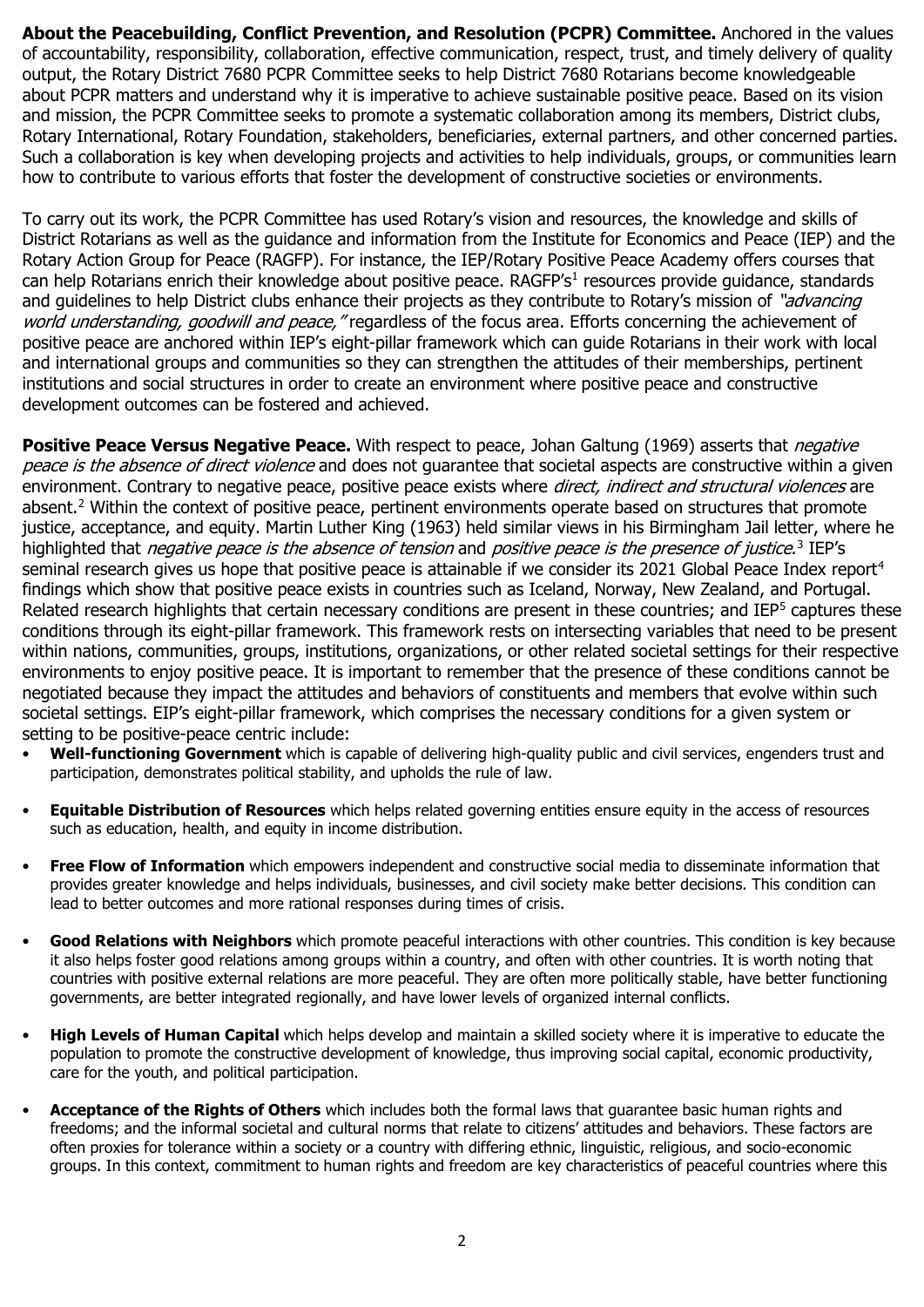condition deals with the acceptance of minorities, diversity of ethnic groups, genders, and foreigners; and the promotion of constructive societal attitudes and behaviors towards members of the society who have differing identities.

- **Low Levels of Corruption** which is essential because in societies with high levels of corruption, resources are often inefficiently allocated, a decision that often leads to a lack of funding for essential services, and results in civil unrest. Conversely, low levels of corruption usually enhance confidence and trust among and within institutions.
- **Sound Business Environment** which helps promote strong economies and formal institutions that support the operation of a vibrant private sector. Where this condition exists, business competitiveness and economic productivity usually prevail as can be observed in countries such as Iceland, Norway or New Zealand, which are currently among the most peaceful countries in the world, according to the 2021 IEP Global Peace Index report.



## The world would have been different today if we would have united for love, peace, [and] construction … to support each other in building as allies to one another [thus] making this world a better place. Aiyaz Uddin

**The Importance of PCPR, Goodwill and World Understanding.** Around the world, a wide range of contemporary issues have caused millions of individuals to be displaced or become refugees; to live through structural, cultural, direct, mental and psychological violence; while millions of others evolve within societies where nefarious acts, persecution, discrimination, rampant inequality, and human rights violations prevail. Thus, it is increasingly imperative that, as Rotarians, we engage in peace-in-action efforts to promote initiatives that help individuals within groups, organizations, institutions, societies, or other settings acquire the necessary level of positive peace knowledge and skills. Such capabilities can give them the tools to help others deal constructively with the breakdown within their respective societies and learn how to resolve the negative issues that underpin contemporary woes and perpetuate negative peace. Related peace-in-action efforts have the propensity to give rise to the development of societies that contemplate the achievement of sustainable positive peace as their ultimate goal. However, to be successful in helping and serving others in such societies, as Rotarians, we need to continuously enrich our knowledge of positive peace and acquire the pertinent skills that will allow us to contribute effectively to such a goal, which is the cornerstone of Rotary's humanitarian work.

**The PCPR Committee Activities.** Since its inception, the PCPR Committee has proactively and diligently worked to put in place a foundation to help the district promote positive peace within the context of supporting clubs by mapping their service projects to RAGFP standards<sup>[6](#page-4-5)</sup> and to EIP's eight-pillar framework. The purpose of this support is to help enhance District club projects. This support entails helping District clubs align their respective projects, which are already based on Rotary's areas of focus, to RAGFP project development standards and EIP's eight-pillar framework to ensure their respective work is embedded within a peacebuilder's lens. To date the PCPR Committee work has included:

- Creating the PCPR Committee
- Carrying out bi-weekly virtual PCPR Committee meetings
- Ensuring that the Rotary District 7680 is recognized as a Global Peacebuilder District
- Developing a PCPR website that contains the committee's values, vision, mission, a wide range of PCPR-related information as well as links to pertinent resources. The PCPR Committee website is accessible through https://rotary7680.org/pcpr-committee/
- Creating the PCPR Corner to offer District Rotarians and clubs access to current related news, information, requests, reminders, research, webinars, virtual conversations, constructive tips, and views about PCPR-related matters. The PCPR Corner is accessible through https://rotary7680.org/pcpr-committee/ and updates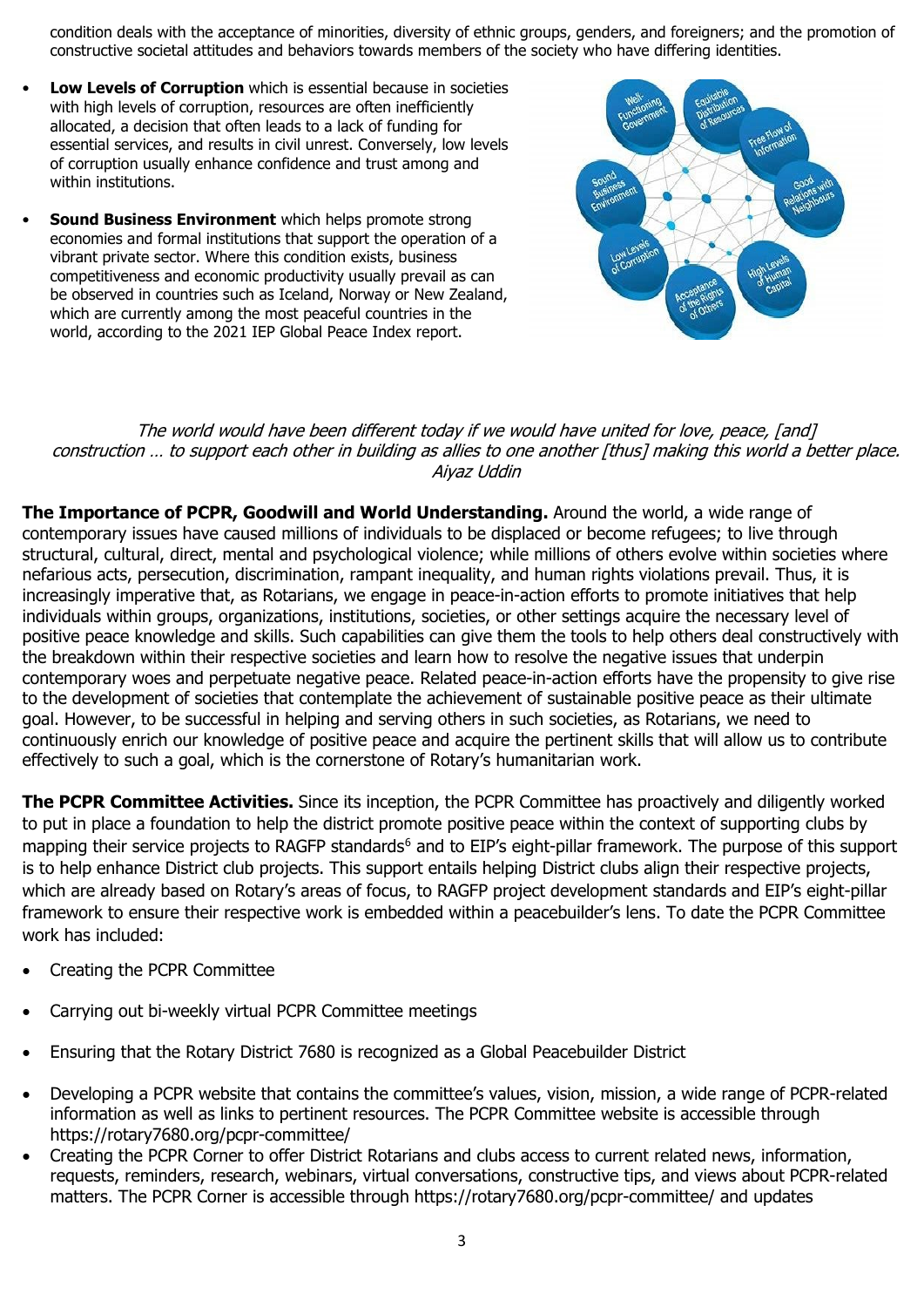- Formulating a Positive Peace Knowledge Enrichment Curriculum strategy that can serve as a road map to guide PCPR Committee members
- Launching a "call to action" to District clubs to become RAGFP Peacebuilder clubs and to apply for a \$250 matching grant that can fund a current peacebuilder project provided it will be completed by the end of the 2021-2022 Rotary Year
- Reviewing the Rotary Charlotte South application for the \$250 grant for a current peacebuilder project which will be completed by the end of the 2021-2022 Rotary Year at which time the grant will be awarded to this club
- Preparing and disseminating to District clubs, through Area Governors, a One-Pager as a Basis that briefly introduces the Knowledge Enrichment Curriculum to District Rotarians
- Encouraging PCPR Committee members to take the Rotary/EIP Peace Academy courses
- Proactively liaising with RAGFP Board representatives to determine how the PCPR Committee can serve as a liaison between RAGFP and District clubs in an effort to support RAGFP Peacebuilder Clubs
- Locating through the RAGFP map Rotary District 7680 clubs that have applied for the RAGFP Peacebuilder Club designation and/or District Rotarians who are part of the RAGFP fellowship network
- Launching, in collaboration with local stakeholders, the two-year process to designate Charlotte as one of the 1000 International Cities of Peace
- Carrying out a pilot project to map the work of District clubs that have applied for the Peacebuilder Club designation during the last few years. The related clubs include: Rotary Club of Ballantyne, Rotary Club of Charlotte, Rotary Club of Charlotte South, Rotary Club of Charlotte Dilworth South End, Rotary Club of Gastonia. The purpose of this pilot project is to determine how District clubs are embedding a peacebuilder lens through their projects by mapping the objectives of their projects to the pertinent RAGFP standards and elements of the IEP eight-pillar framework. As part of this project, designated PCPR Committee members have been liaising with the five current Peacebuilder Clubs to:
	- o Present to their membership a refresher session about the purpose of RAGFP Peacebuilder Clubs and how their work fits within the EIP eight-pillar framework
	- $\circ$  Showcase the work of Peacebuilder Clubs whose projects have been mapped through the PCPR Corner to encourage other clubs
	- o Recommend that District clubs which have promoted projects through a Peacebuilder lens be classified as RAGFP Peacebuilder Clubs and positive peace champions provided they fulfill RAGFP required applications
- Launching and carrying out the Rotary District 7680 Peace Fellowship 2022-2023 application process during February 1<sup>st</sup>, 2022 -- June 25th, 2022, while providing support to applicants, interviewing them and preparing their respective endorsement for submission to Rotary International and Rotary Foundation around June 25<sup>th</sup>, 2022
- Organizing a district-side spring 2022 peace-in action Afghani picnic project to welcome Afghani refugees to the greater Charlotte area and to offer them a fun and relaxing time with their compatriots within a safe and secured environment
- Celebrating February as Rotary's International Peacebuilding, Conflict Prevention, Resolution, Goodwill, and World Understanding Month through:
	- o The Introduction of the Rotary District 7680 PCPR Committee, its foundation and work during the February 16<sup>th,</sup> 2022 Third-Wednesday All-Rotarian Zoom Call and the highlights of the February 26th PCPR Committee workshop
	- $\circ$  The PCPR Committee Workshop, during the February 26<sup>th</sup> Mid-year Assembly, where the PCPR Committee will present on Peacebuilder Clubs, the EIP Framework pillars and mapping of District projects, the Duke/UNC Chapel Hill Peace Center matters, and the experience of a Rotary Peace Fellow